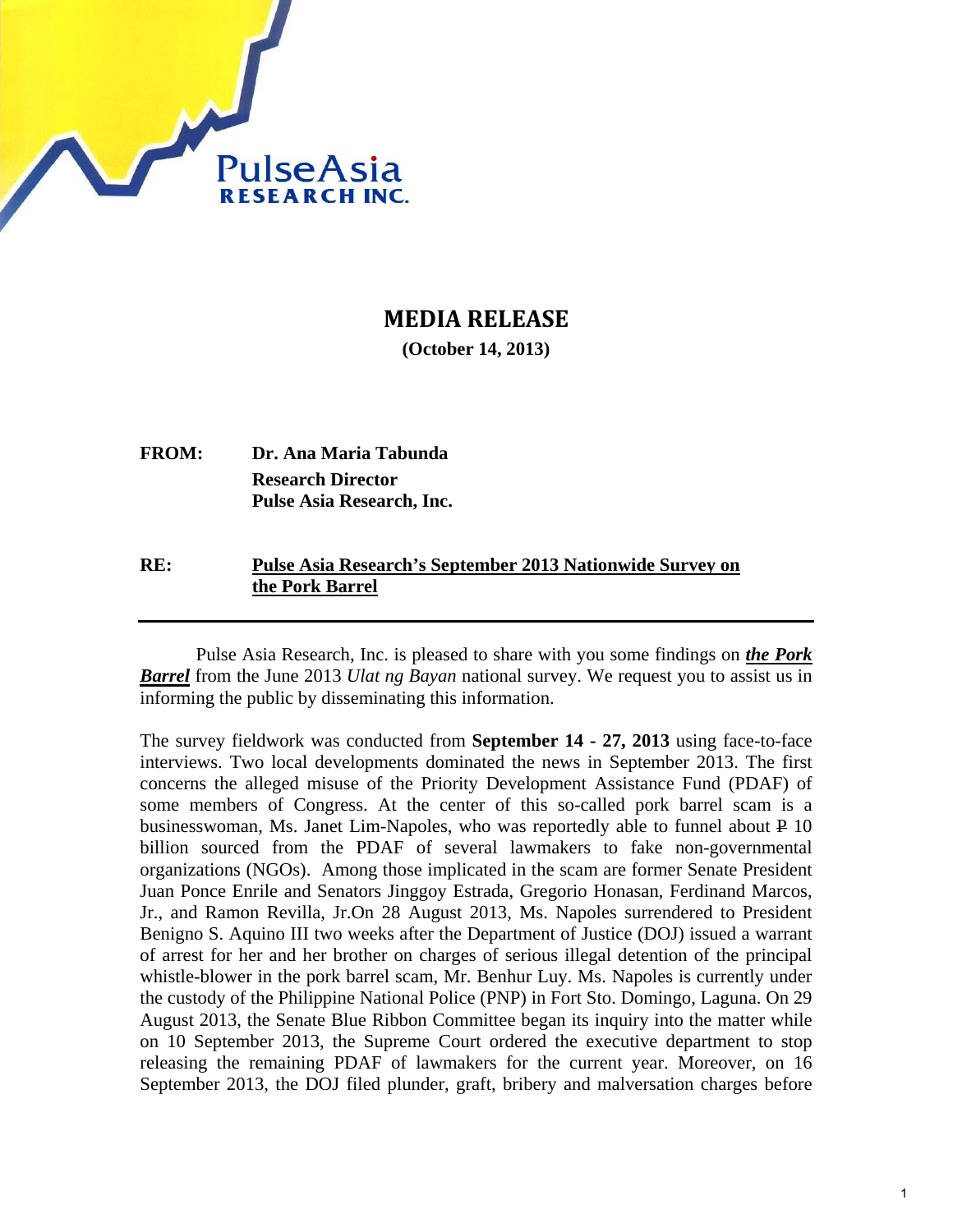the Ombudsman against former Senate President Enrile, Senators Estrada and Revilla, Ms. Napoles and 34 other individuals.

The second key development at this time was the Zamboanga City crisis. On 09 September 2013, armed elements of the Moro National Liberation Front (MNLF) loyal to its founding chairperson, Nur Misuari, entered Zamboanga City and clashed with government forces. This took place nearly a month after the latter declared independence for Mindanao in Talipao, Sulu. The crisis was declared over by Department of National Defense (DND) Secretary Voltaire Gazmin on 28 September 2013. After 20 days of fighting, 167 MNLF members, 18 soldiers and 5 policemen were killed while 247 MNLF members were arrested, 181 military and police officers were wounded and thousands of residents were evacuated. On 21 September 2013, police authorities filed charges of rebellion and violation of human rights against 29 MNLF members, including four highranking officials led by MNLF Commander Habier Malik.<sup>1</sup>

Other developments that preoccupied Filipinos during this period are the following:

- 1. The speech delivered by Senator Jinggoy Estrada on 25 September 2013 wherein he divulged, among others, that the PDAF of several senators allied with the current dispensation were also allegedly misused and that the senators who voted for the conviction of former Supreme Court Chief Justice Renato Corona in May 2012, including himself, each received an "incentive" of P 50 million in additional pork barrel funds;
- 2. The filing of a P 61-million tax evasion case against Ms. Napoles and her husband by the Bureau of Internal Revenue (BIR) arising from their attempt to evade the payment of taxes in 2004, 2006 and 2008 to 2012 amounting to P44.68 million for Ms. Napoles and P16.43 million for her husband;
- 3. The resignation of National Bureau of Investigation (NBI) Director Nonnatus Rojas and NBI Deputy Director Edmundo Arugay following remarks made by President Aquino that two NBI officials reportedly tipped off Ms. Napoles about the arrest warrant issued against her by the DOJ;
- 4. The continued tensions between the Philippines and China over disputed territories in the West Philippine Sea, with DND Secretary Gazmin reporting the apparent construction of new structures in Panatag Shoal as of late August 2013;
- 5. The filing of multiple murder charges against Police Superintendent Hansel Marantan and 12 other policemen for the January 2013 killing of 13 individuals in Atimonan, Quezon reportedly over a turf war involving the control of*jueteng* operations in Southern Luzon;
- 6. The loss of lives and destruction of property, particularly in the province of Zambales, resulting from the flashfloods and landslides brought about the heavy monsoon rains as well as the devastation of agricultural crops in northern

 $\overline{a}$ 

<sup>&</sup>lt;sup>1</sup>Rebellion charges were filed by the DOJ against MNLF Founding Chairperson Misuari and 60 other individuals involved in the Zamboanga City siege on 09 October 2013. The last interviews for this survey were conducted on 27 September 2013.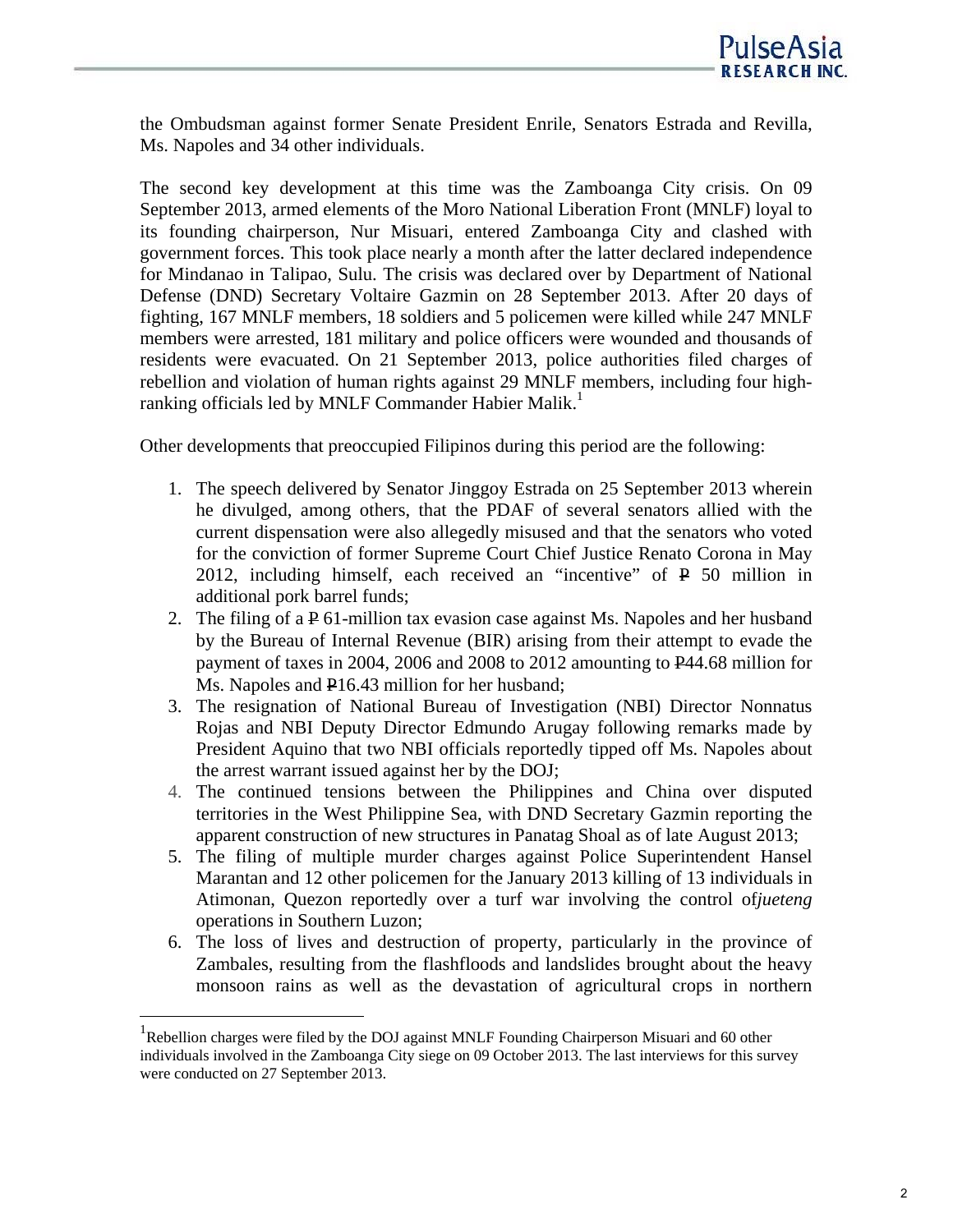Philippines, especially Batanes and Ilocos Norte, due to Typhoon Odette which hit the country in late September 2013;

- 7. The disqualification of Laguna Governor ER Ejercito by the Commission on Elections (COMELEC) for his reported overspending during the campaign for the May 2013 elections;
- 8. The failure of the BIR to meet its August 2013 revenue target of P 118.48 billion despite an increase of 22.07% in its collections year-on-year;
- 9. An increase of P 0.18 per kilowatt hour (kWh) in the September 2013 electricity bills of Manila Electric Company (MERALCO) customers despite lower charges by its biggest suppliers the previous month; and
- 10. The decision of the Metropolitan Waterworks and Sewerage System (MWSS) to reject the petition for an increase in water rates filed by Maynilad and Manila Water.

As in our previous surveys, this nationwide survey is based on a sample of 1,200 representative adults 18 years old and above. It has  $a \pm 3$ % error margin at the 95% confidence level. Subnational estimates for each of the geographic areas covered in the survey (i.e., Metro Manila, the rest of Luzon, Visayas and Mindanao) have  $a \pm 6\%$  error margin, also at 95% confidence level. Those interested in further technical details concerning the survey's questionnaire and sampling design may request Pulse Asia Research in writing for fuller details, including copies of the pre-tested questions actually used.

Pulse Asia Research's pool of academic fellows takes full responsibility for the design and conduct of the survey, as well as for analyses it makes based on the survey data. In keeping with our academic nature, no religious, political, economic, or partisan group influenced any of these processes. Pulse Asia Research undertakes *Ulat ng Bayan* surveys on its own without any party singularly commissioning the research effort.

For any clarification or questions, kindly contact Dr. Ana Maria Tabunda, Research Director of Pulse Asia Research at 09189436816 or Prof. Ronald D. Holmes, Pulse Asia Research President at +6104-2436-1124.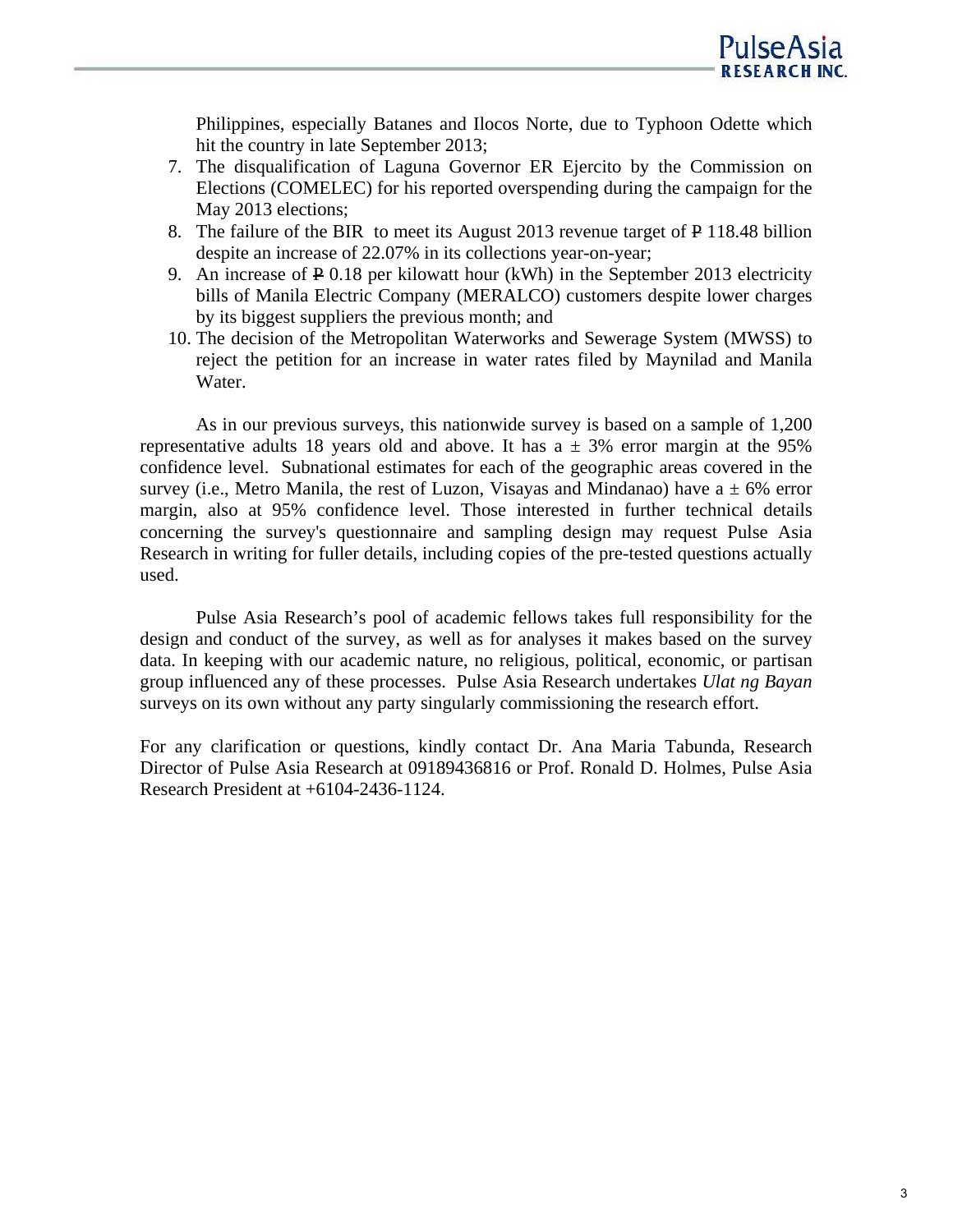## **Pulse Asia Research's September 2013** *Ulat ng Bayan* **Survey: Media Release on the Pork Barrel 14 October 2013**

# **Awareness of the pork barrel is reported by practically all Filipinos (90%); a big plurality of Filipinos (45%) favor the complete abolition of the pork barrel of lawmakers**

Nine out of every ten Filipinos (90%) have heard, read or watched something about the Priority Development Assistance Fund (PDAF) or pork barrel. Majority awareness levels are recorded across geographic areas (82% to 95%) and socioeconomic classes (84% to 98%). Awareness is more pronounced in Metro Manila, the rest of Luzon and the Visayas (91% to 95%) than in Mindanao (82%) and in the best-off Class ABC (98%) than in the poorest Class E (84%). Back in October 2004, fewer Filipinos (66%) reported being aware of the PDAF. *(Please refer to Table 1.)* 

#### **Table 1 AWARENESS OF THE PRIORITY DEVELOPMENT ASSISTANCE FUND (PDAF) OR PORK BARREL**

**October 2004 and September 2013 / Philippines (In Percent)**

| INTRO. | Legislators often rely on public funds to sustain their various projects or programs.<br>The Priority Development Assistance Fund (PDAF), commonly called Pork Barrel is<br>the fund given to senators and congressmen/women that they should use only on<br>projects for the development of provinces, cities or municipalities. |                 |    |            |                 |            |                |            |              |    |  |
|--------|-----------------------------------------------------------------------------------------------------------------------------------------------------------------------------------------------------------------------------------------------------------------------------------------------------------------------------------|-----------------|----|------------|-----------------|------------|----------------|------------|--------------|----|--|
|        | Have you heard, read or watched anything about                                                                                                                                                                                                                                                                                    |                 |    |            |                 |            |                |            |              |    |  |
|        | <b>Priority Development Assistance Fund (PDAF)</b>                                                                                                                                                                                                                                                                                |                 |    |            | <b>LOCATION</b> |            |                |            | <b>CLASS</b> |    |  |
|        | or pork barrel before this or only now?                                                                                                                                                                                                                                                                                           |                 |    | <b>BAL</b> |                 |            |                |            |              |    |  |
|        | (Base: Total Interviews, 100%)                                                                                                                                                                                                                                                                                                    |                 |    | <b>NCR</b> | LUZ             | <u>VIS</u> | <b>MIN</b>     | <b>ABC</b> | <u>D</u>     | E  |  |
|        | Yes, before this                                                                                                                                                                                                                                                                                                                  | <b>Sep 2013</b> | 90 | 95         | 93              | 91         | 82             | 98         | 92           | 84 |  |
|        |                                                                                                                                                                                                                                                                                                                                   | 66              | 85 | 64         | 62              | 62         | 86             | 70         | 52           |    |  |
|        | None, only now                                                                                                                                                                                                                                                                                                                    | 10              | 5  | 7          | 9               | 18         | $\overline{2}$ | 8          | 16           |    |  |
|        |                                                                                                                                                                                                                                                                                                                                   | Oct 2004        | 34 | 15         | 36              | 38         | 38             | 14         | 30           | 48 |  |

*Q. May narinig, nabasa o napanood na ba kayo tungkol sa Priority Development Assistance Fund (PDAF) o pork barrel bago nito o ngayon lang?*

On the matter of what should be done with the PDAF of lawmakers, the plurality opinion among Filipinos is one of abolishing it (45%) – an opinion shared by big pluralities to small majorities in nearly all geographic areas (45% to 56%) and socio-economic groupings (47% to 48%). Mindanao and Class E are the exceptions. In Mindanao, public opinion is split with 38% favoring the abolition of lawmakers' PDAF, 27% supporting the retention of the PDAF but making the process of using it stricter and 26% opting for the reduction of the PDAF allocations of lawmakers. Meanwhile, in Class E, 38% say the PDAF of lawmakers should be removed while 27% are of the view that it should just be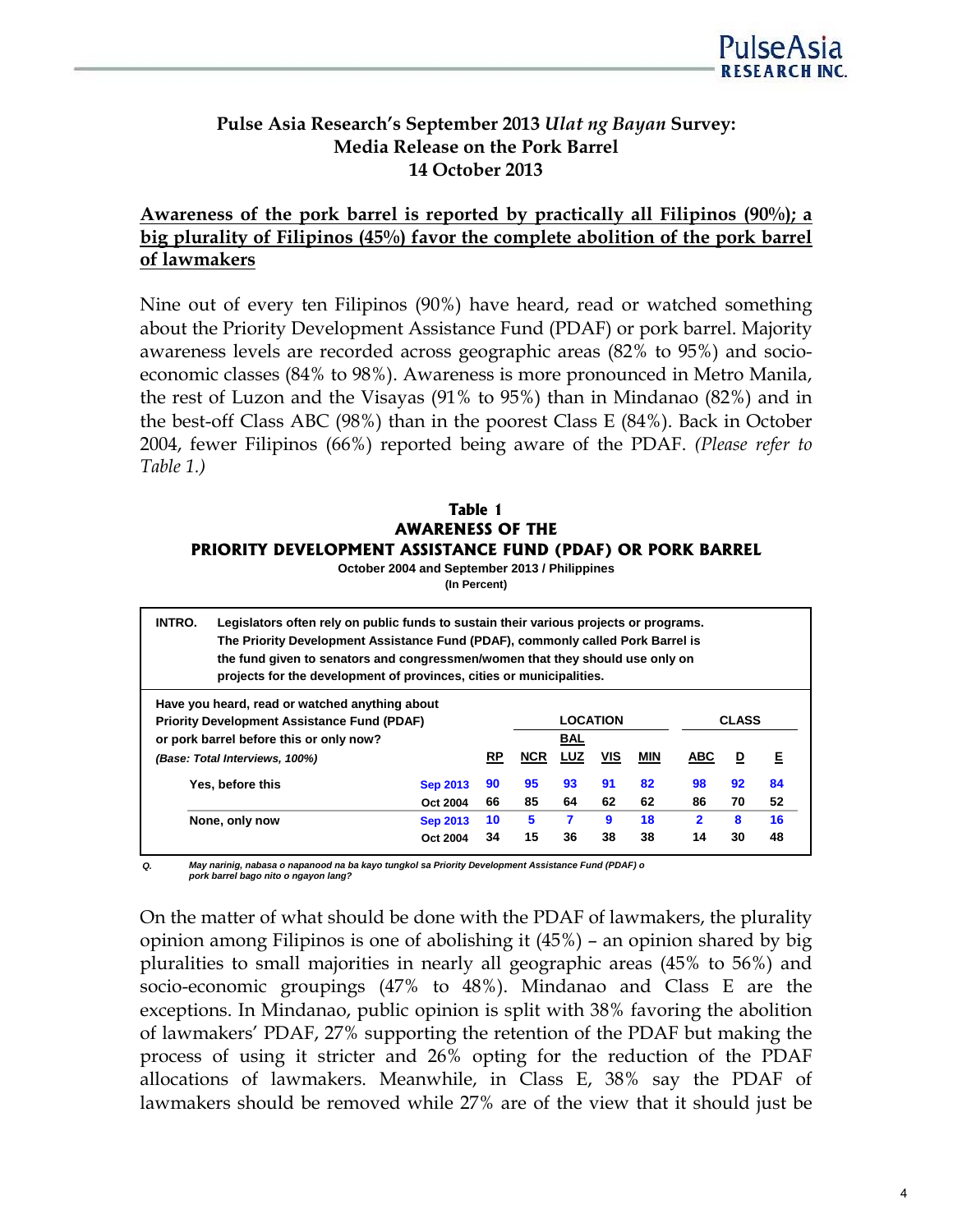reduced. At the national level, nearly the same percentage of Filipinos says that lawmakers' pork barrel should either be reduced or retained but make the process of using it stricter (25% versus 20%). The rest of the Filipino adult population (10%) supports the status quo (i.e., the PDAF should be maintained at its current level to allow lawmakers to have their own projects and programs for their constituents). *(Please refer to Table 2.)* 

#### **Table 2 OPINION ON THE PRIORITY DEVELOPMENT ASSISTANCE FUND ALLOCATION FOR EACH SENATOR AND CONGRESSMAN/WOMAN**

|                                                                                                                      | October 2004 and September 2013 / Philippines<br>(In Percent) |    |            |            |                 |     |                |              |    |  |  |
|----------------------------------------------------------------------------------------------------------------------|---------------------------------------------------------------|----|------------|------------|-----------------|-----|----------------|--------------|----|--|--|
| In the current national budget of our gov't, each Senator<br>has a PDAF or pork barrel of P200 million while members |                                                               |    |            |            |                 |     |                |              |    |  |  |
| of the House of Representatives have P70 million each.                                                               |                                                               |    |            |            |                 |     |                |              |    |  |  |
| Would you please tell us which of the following                                                                      |                                                               |    |            |            | <b>LOCATION</b> |     |                | <b>CLASS</b> |    |  |  |
| statements best describes your own opinion?                                                                          |                                                               |    |            | <b>BAL</b> |                 |     |                |              |    |  |  |
| (Base: Total Interviews, 100%)                                                                                       |                                                               | RP | <b>NCR</b> | <b>LUZ</b> | <b>VIS</b>      | MIN | <b>ABC</b>     | D            | Е  |  |  |
| The PDAF or pork barrel of lawmakers                                                                                 | <b>Sep 2013</b>                                               | 45 | 56         | 45         | 47              | 38  | 47             | 48           | 38 |  |  |
| should be removed and the                                                                                            | Oct 2004                                                      | 30 | 46         | 26         | 28              | 28  | 39             | 31           | 23 |  |  |
| implementation of projects and                                                                                       |                                                               |    |            |            |                 |     |                |              |    |  |  |
| programs for the people left to                                                                                      |                                                               |    |            |            |                 |     |                |              |    |  |  |
| other government agencies.                                                                                           |                                                               |    |            |            |                 |     |                |              |    |  |  |
| The PDAF or pork barrel of lawmakers                                                                                 | <b>Sep 2013</b>                                               | 25 | 24         | 26         | 24              | 26  | 25             | 24           | 27 |  |  |
| should just be reduced so that they                                                                                  | Oct 2004                                                      | 55 | 51         | 59         | 46              | 57  | 54             | 55           | 55 |  |  |
| can still have their own projects                                                                                    |                                                               |    |            |            |                 |     |                |              |    |  |  |
| and programs for the people.                                                                                         |                                                               |    |            |            |                 |     |                |              |    |  |  |
| Lawmakers should be allowed to have                                                                                  | <b>Sep 2013</b>                                               | 20 | 13         | 17         | 20              | 27  | 15             | 19           | 24 |  |  |
| PDAF or pork barrel but the process                                                                                  | Oct 2004                                                      |    |            |            |                 |     |                |              |    |  |  |
| of using this should be made stricter                                                                                |                                                               |    |            |            |                 |     |                |              |    |  |  |
| to avoid any anomalous use of this.                                                                                  |                                                               |    |            |            |                 |     |                |              |    |  |  |
| The PDAF or pork barrel of lawmakers                                                                                 | <b>Sep 2013</b>                                               | 10 | 7          | 11         | 9               | 9   | 14             | 9            | 11 |  |  |
| should be maintained at its current                                                                                  | Oct 2004                                                      | 16 | 3          | 15         | 26              | 15  | $\overline{7}$ | 14           | 22 |  |  |
| status and the lawmakers allowed to                                                                                  |                                                               |    |            |            |                 |     |                |              |    |  |  |
| have their own projects and programs                                                                                 |                                                               |    |            |            |                 |     |                |              |    |  |  |
| for the people.                                                                                                      |                                                               |    |            |            |                 |     |                |              |    |  |  |

*Q. Sa kasalukuyang taunang badyet ng ating gobyerno, bawat isang Senador ay may PDAF o "pork barrel" na P200 milyon samantalang ang mga Kongresista naman ay may P65 milyon (2004) / P70 milyon (2013) bawat isa. Maaari bang pakisabi ninyo kung alin sa mga sumusunod na pangungusap ang pinaka-naglalarawan sa inyong sariling opinyon?*

### **On the use of the PDAF, about the same percentage of Filipinos says either that it is used by politicians to get elected (32%) or it provides lawmakers with opportunities to receive bribes and commissions (27%)**

For around one in three Filipinos (32%), politicians use the PDAF to get elected into office. On the other hand, 27% of Filipinos say the PDAF provides lawmakers an opportunity to receive bribes and commissions, 23% think it is used by the President to obtain the support of lawmakers for his administration's priority bills and 19% opine that the PDAF provides significant local development assistance. While a big plurality of Visayans (41%) say the PDAF is used by politicians for electoral purposes, public opinion on the matter is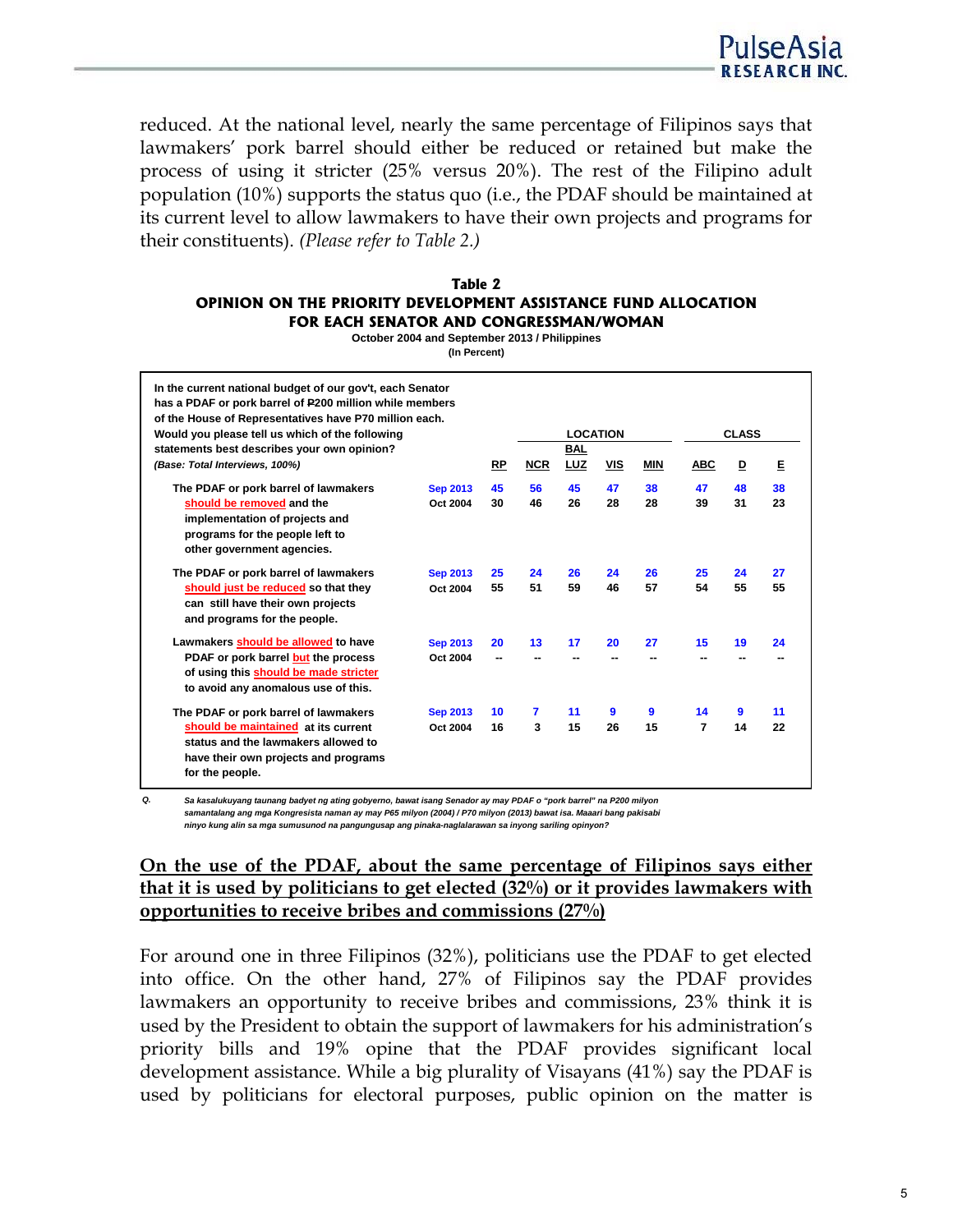generally split in the other geographic areas as well as across socio-economic classes. *(Please refer to Table 3.)* 

| Table 3                                         |
|-------------------------------------------------|
| <b>OPINION ON THE USE AND MANAGEMENT OF THE</b> |
| <b>PRIORITY DEVELOPMENT ASSISTANCE FUND</b>     |
|                                                 |

| October 2004 and September 2013 / Philippines<br>(In Percent)                                                                                                                                                                                           |                 |    |            |            |                 |     |            |              |    |  |
|---------------------------------------------------------------------------------------------------------------------------------------------------------------------------------------------------------------------------------------------------------|-----------------|----|------------|------------|-----------------|-----|------------|--------------|----|--|
| I have here some statements regarding<br>the use and management of the<br>Priority Development Assistance Fund (PDAF),<br>which is commonly called as "Pork Barrel".<br>Please say which of the following statements<br>is closest to your own opinion. |                 |    |            | <b>BAL</b> | <b>LOCATION</b> |     |            | <b>CLASS</b> |    |  |
| (Base: Total Interviews, 100%)                                                                                                                                                                                                                          |                 | RP | <b>NCR</b> | LUZ        | <u>VIS</u>      | MIN | <b>ABC</b> | D            | E  |  |
| The PDAF or pork barrel is used by                                                                                                                                                                                                                      | <b>Sep 2013</b> | 32 | 28         | 28         | 41              | 34  | 21         | 34           | 31 |  |
| politicians and their relatives to<br>get elected during elections                                                                                                                                                                                      | Oct 2004        | 26 | 38         | 19         | 26              | 32  | 30         | 27           | 20 |  |
| The PDAF or pork barrel provides                                                                                                                                                                                                                        | <b>Sep 2013</b> | 27 | 25         | 37         | 15              | 17  | 34         | 26           | 25 |  |
| lawmakers with the opportunity to<br>receive bribes and commissions                                                                                                                                                                                     | Oct 2004        | 16 | 16         | 18         | 15              | 15  | 20         | 17           | 15 |  |
| The releasing of the PDAF or pork barrel                                                                                                                                                                                                                | <b>Sep 2013</b> | 23 | 29         | 22         | 19              | 25  | 30         | 22           | 22 |  |
| is used by the President to get the<br>support of lawmakers so that<br>Congress may pass the<br>administration's proposed bills.                                                                                                                        | Oct 2004        | 30 | 36         | 29         | 31              | 31  | 30         | 28           | 36 |  |
| The PDAF or pork barrel of                                                                                                                                                                                                                              | <b>Sep 2013</b> | 19 | 19         | 13         | 25              | 25  | 14         | 18           | 22 |  |
| lawmakers is a significant<br>assistance in developing our place                                                                                                                                                                                        | Oct 2004        | 27 | 10         | 34         | 27              | 22  | 20         | 27           | 27 |  |

*Q. Mayroon ako ditong ilang pangungusap ukol sa paggamit at pamamahala ng Priority Development Assistance Fund o "PDAF" na karaniwang tinatawag na pork barrel. Pakisabi lamang kung alin sa mga sumusunod na pangungusap ang pinaka-malapit sa inyong sariling opinyon.*

Between October 2004 and September 2013, there is a significant increase in the percentage of Filipinos who consider the PDAF as a means by which lawmakers are given opportunities to receive bribes and commissions (+11 percentage points). In contrast, there are declines in the percentage of Filipinos who say the President uses the PDAF to secure the support of lawmakers for his administration's legislative agenda (-7 percentage points) or that the PDAF is a means of providing local development assistance to lawmakers' constituents (-8 percentage points).

## **A sizeable majority of Filipinos (63%) approve of the response of President Benigno S. Aquino III to the alleged misuse of the PDAF; nearly the same percentage of Filipinos (67%) believe that the reported anomalous use of the PDAF has continued under the current dispensation**

Most Filipinos (63%) approve of President Aquino's declaration that, "*Panahon na upang i-*abolish *ang* PDAF." This sentiment is echoed by majorities in every geographic area (60% to 65%) and socio-economic grouping (63% to 68%). Indecision on the matter is expressed by 22% of Filipinos while 14% disapprove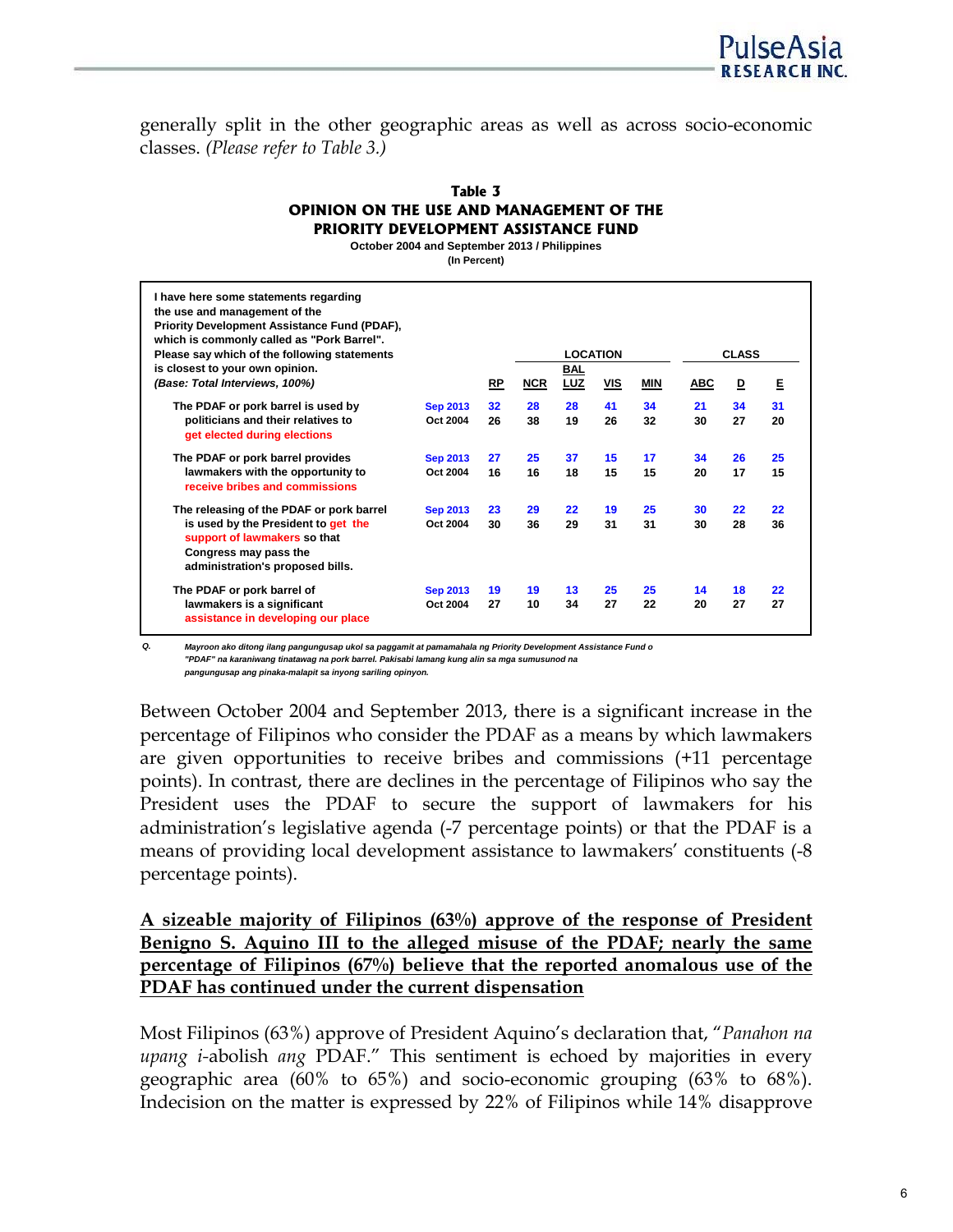outright. Levels of indecision and disapproval are also generally constant with the respective overall figures across geographic areas (20% to 24% and 12% to 14%, respectively) and socio-economic classes (21% to 26% and 8% to 16%, respectively). *(Please refer to Table 4.)* 

### **Table 4 APPROVAL RATINGS OF PRESIDENT BENIGNO S. AQUINO III IN RESPONSE TO THE ISSUE OF ALLEGED ANOMALOUS USE OF PDAF**

**September 14 - 27, 2013 / Philippines**

**(In Percent)**

**Recently, there was an issue regarding the alleged anomalous use of the PDAF. One Janet Lim Napoles is being accused of receiving P10 billion in 10 years from the PDAF of several senators and congressional representatives for fake non-government organizations or NGOs which were made to appear as implementors of agricultural programs. However, the true beneficiaries never received these funds. According to some lawmakers, the implementing agencies like the Department of Agriculture or DA as well as the agencies which released such funds – the Department of Budget and Management or DBM – were not careful in carrying out their duties. Meanwhile, several sectors are saying that a certain percentage of the PDAF of lawmakers go directly to them or to NGOs established by them and not to the target beneficiaries.**

**When this issue first came out, the position of President Aquino was that there is no need to stop giving the PDAF to lawmakers. However, the President's position changed and he declared that, "It is time to abolish the PDAF." He also said that this is to "search for the truth, and to hold accountable those who are responsible."**

|                                | How much do you approve or disapprove of the<br>response of President Aquino to the issue of<br>the alleged anomalous use of the PDAF or<br>pork barrel? Would you say that you |              |              | <b>LOCATION</b> |                |              |                | <b>CLASS</b> |    |
|--------------------------------|---------------------------------------------------------------------------------------------------------------------------------------------------------------------------------|--------------|--------------|-----------------|----------------|--------------|----------------|--------------|----|
|                                | of the response of President Aquino?                                                                                                                                            |              |              | <b>BAL</b>      |                |              |                |              |    |
| (Base: Total Interviews, 100%) |                                                                                                                                                                                 | RP           | <b>NCR</b>   | <b>LUZ</b>      | <b>VIS</b>     | MIN          | <b>ABC</b>     | D            | E  |
|                                | <b>APPROVE</b>                                                                                                                                                                  | 63           | 60           | 63              | 65             | 65           | 68             | 63           | 63 |
|                                | <b>Truly approve</b>                                                                                                                                                            | 13           | 13           | $12 \,$         | 14             | 16           | 9              | 15           | 11 |
|                                | Approve                                                                                                                                                                         | 50           | 47           | 51              | 51             | 49           | 59             | 48           | 52 |
|                                | <b>UNDECIDED</b>                                                                                                                                                                | 22           | 24           | 22              | 20             | 23           | 23             | 21           | 26 |
|                                | <b>DISAPPROVE</b>                                                                                                                                                               | 14           | 14           | 14              | 13             | 12           | 8              | 16           | 10 |
|                                | <b>Disapprove</b>                                                                                                                                                               | 12           | 13           | 12              | 11             | 10           | 7              | 13           | 9  |
|                                | <b>Truly disapprove</b>                                                                                                                                                         | $\mathbf{2}$ | 1            | $\mathbf{2}$    | $\mathbf{2}$   | $\mathbf{2}$ | 1              | 2            | 1  |
|                                | <b>DON'T KNOW/CAN'T SAY</b>                                                                                                                                                     | 1            | $\mathbf{2}$ | $\bf{0}$        | $\overline{2}$ | $\bf{0}$     | $\overline{2}$ | 1            | 1  |

*KAMAKAILAN, NAGKAROON NG ISYU NG DI UMANO'Y MAANOMALYANG PAGGAMIT NG PDAF. MAY ISANG JANET LIM NAPOLES NA INAAKUSAHANG NAKATANGGAP MULA SA PDAF NG ILANG MGA SENADOR AT KONGRESISTA NG 10 BILYONG PISO SA LOOB NG*  SAMPUNG TAON PARA SA MGA PEKENG NON-GOVERNMENT ORGANIZATIONS O NGO NA PINALABAS NA TAGAPAGPATUPAD NG MGA<br>PROGRAMANG PANG AGRIKULTURA. SUBALIT HINDI NATANGGAP NG MGA TUNAY NA BENEPISYARYO ANG MGA PONDO. AYON SA *ILANG MGA MAMBABATAS, HINDI NAGING MASINOP ANG MGA AHENSYANG TAGAPAGPATUPAD NG MGA PROYEKTO TULAD NG DEPARTMENT OF AGRICULTURE O DA, PATI NA RIN ANG MGA AHENSYANG NAGPAPALABAS NG PONDO – DEPARTMENT OF BUDGET AND MANAGEMENT O DBM. AYON NAMAN SA ILANG MGA SEKTOR, ILANG PORSYENTO NG PDAF NG MGA MAMBABATAS AY NAPUPUNTA SA KANILA O KANILANG MGA TINAYONG NGO AT HINDI SA MGA DAPAT NA BENEPISYARYO.*

*NOONG UNANG LUMABAS ANG ISYUNG ITO, ANG POSISYON NI PRESIDENTE AQUINO AY HINDI KAILANGANG IHINTO ANG PAGBIGAY NG PDAF SA MGA MAMBABATAS. SUBALIT NAGBAGO ANG POSISYON NG PRESIDENTE AT NAGLABAS SIYA NG PAHAYAG NA "PANAHON NA UPANG I-ABOLISH ANG PDAF." SINABI DIN NIYA NA ITO AY "UPANG MAHANAP ANG KATOTOHANAN, AT NANG MAPANAGOT ANG DAPAT MANAGOT".*

*Q124. Gaano kayo ka-aprobado o hindi ka-aprobado sa pagtugon ni Presidente Aquino sa isyu ng MAANOMALYANG PAGGAMIT NG PDAF O PORK BARREL? Masasabi ba ninyo na kayo ay… sa pagtugon ni President Aquino?*

The majority opinion among Filipinos (67%) is that the misuse of the PDAF continues to happen under the Aquino administration – a view shared by most Filipinos across geographic areas (66% to 69%) and socio-economic groupings (65% to 78%). Filipinos belonging to the best-off Class ABC (78%) are most